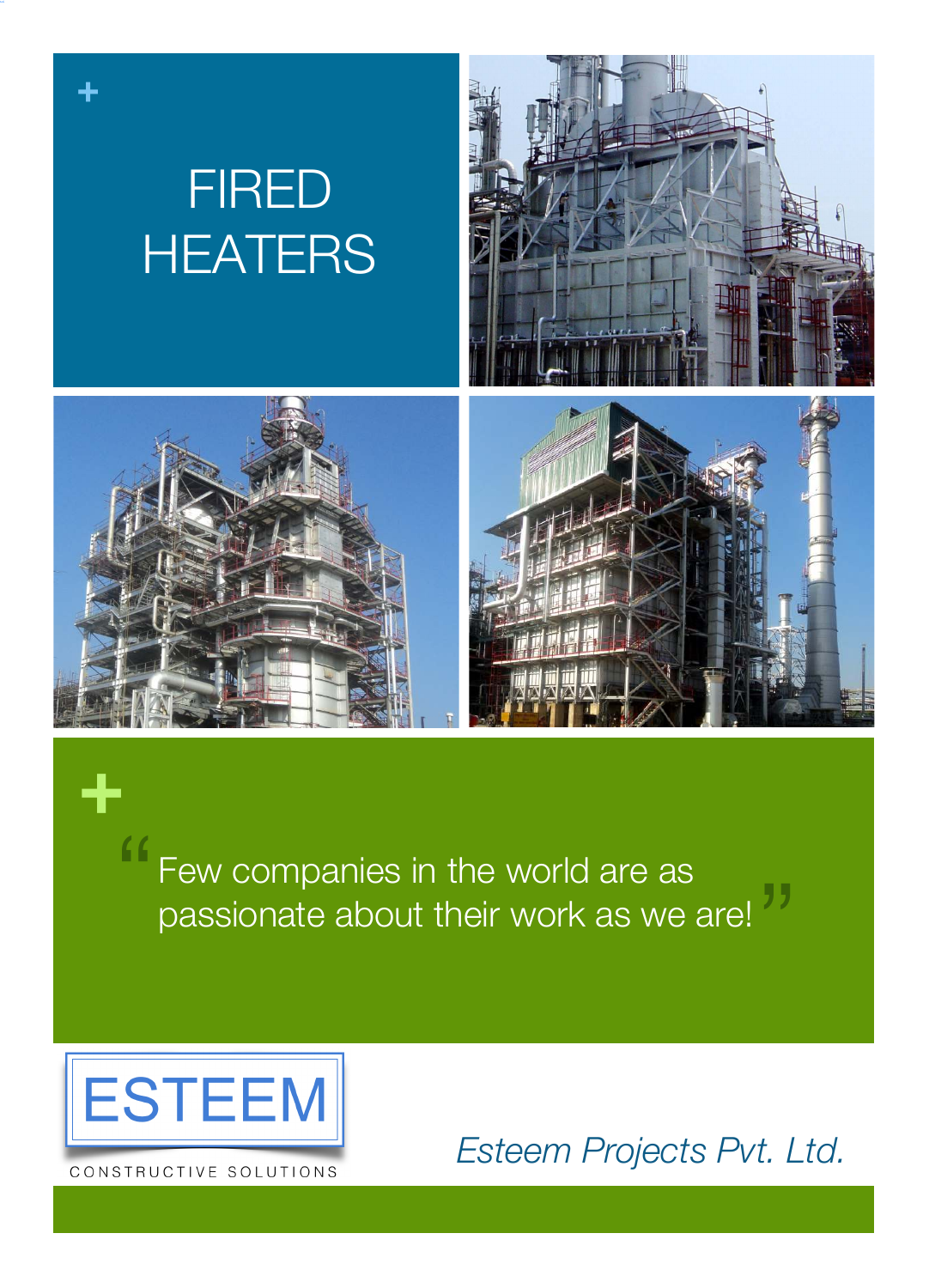

# About Esteem **+**

Esteem is a leading supplier and contractor for Fired Heaters, Cracking Furnaces, Reformers, Process Furnaces Waste Heat recovery Units and related equipment to the Hydrocarbon and Chemical industries spanning Oil & Gas, Petrochemical, Refining, Fertilizer and related sectors.

Design, supply and construction of Fired Heaters (from Turnkey projects to revamps) designed to API 560 or other international standards form the core of our business. We have capabilities to provide furnaces based on our own design or the design supplied by clients/ consultants.

Over the past 20 years we have built a solid reputation for cost effective reliable and timely services.

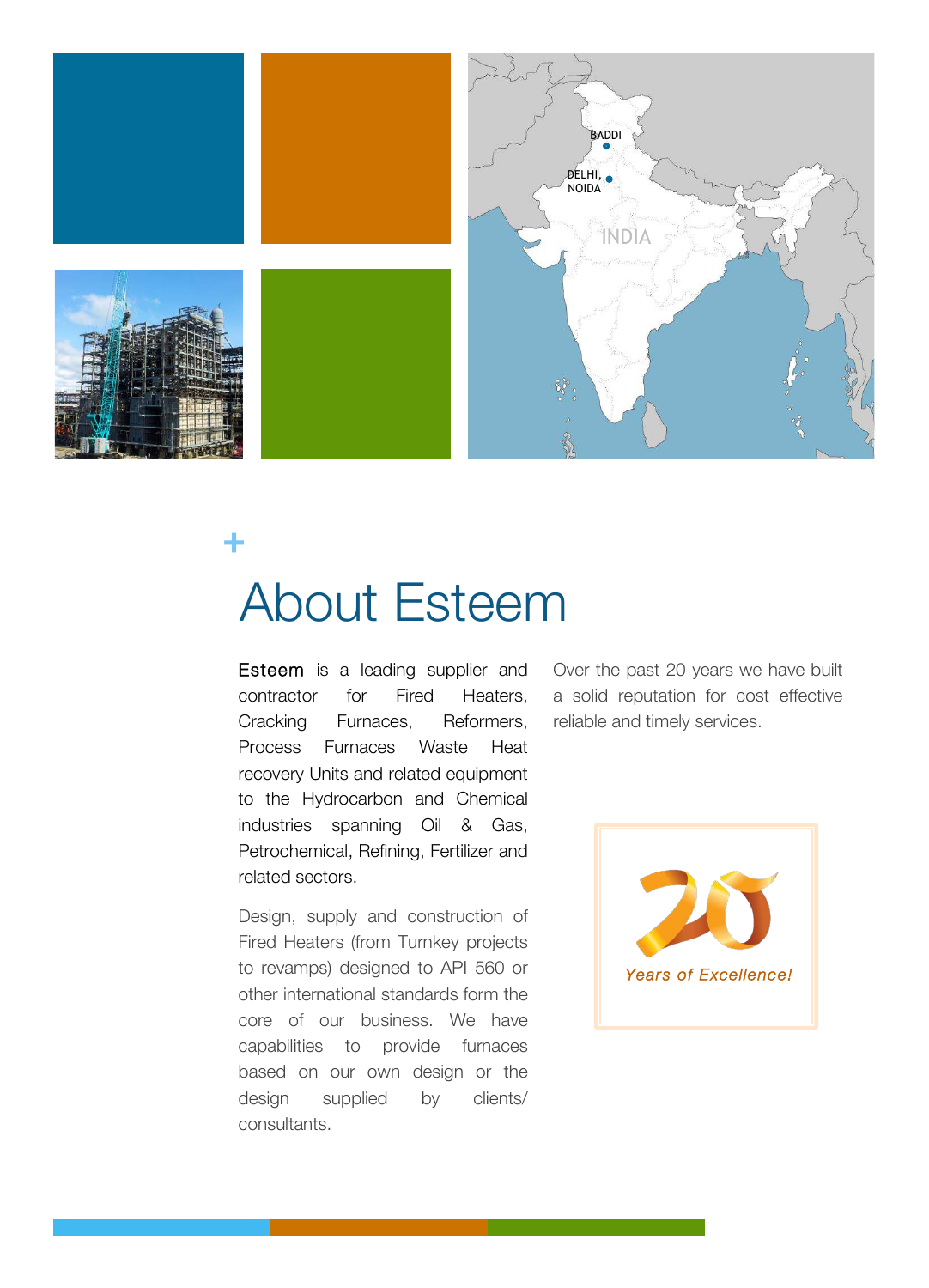# Core Values **+**

Since inception, Esteem is governed by its core values. They shape the culture and define the character of our company. They are the driving factor behind all our decisions and actions.





### Client Value Creation

We shall strive to create value for client by delivering exceptional products and services in an economical and timely manner.

### Integrity

Being ethically unyielding, honest and trustworthy by saying what we mean, matching our behavior to our words and taking responsibility for our actions.



#### Respect

We will value diversity of background and opinion. Demonstrate awareness of our actions and interactions and their impact on clients, co-workers, and our company.



#### Sustainability and Stewardship

Fulfilling our obligation of building a better tomorrow, meeting our commitments to stakeholders, developing our people and helping improve communities and the global environment.